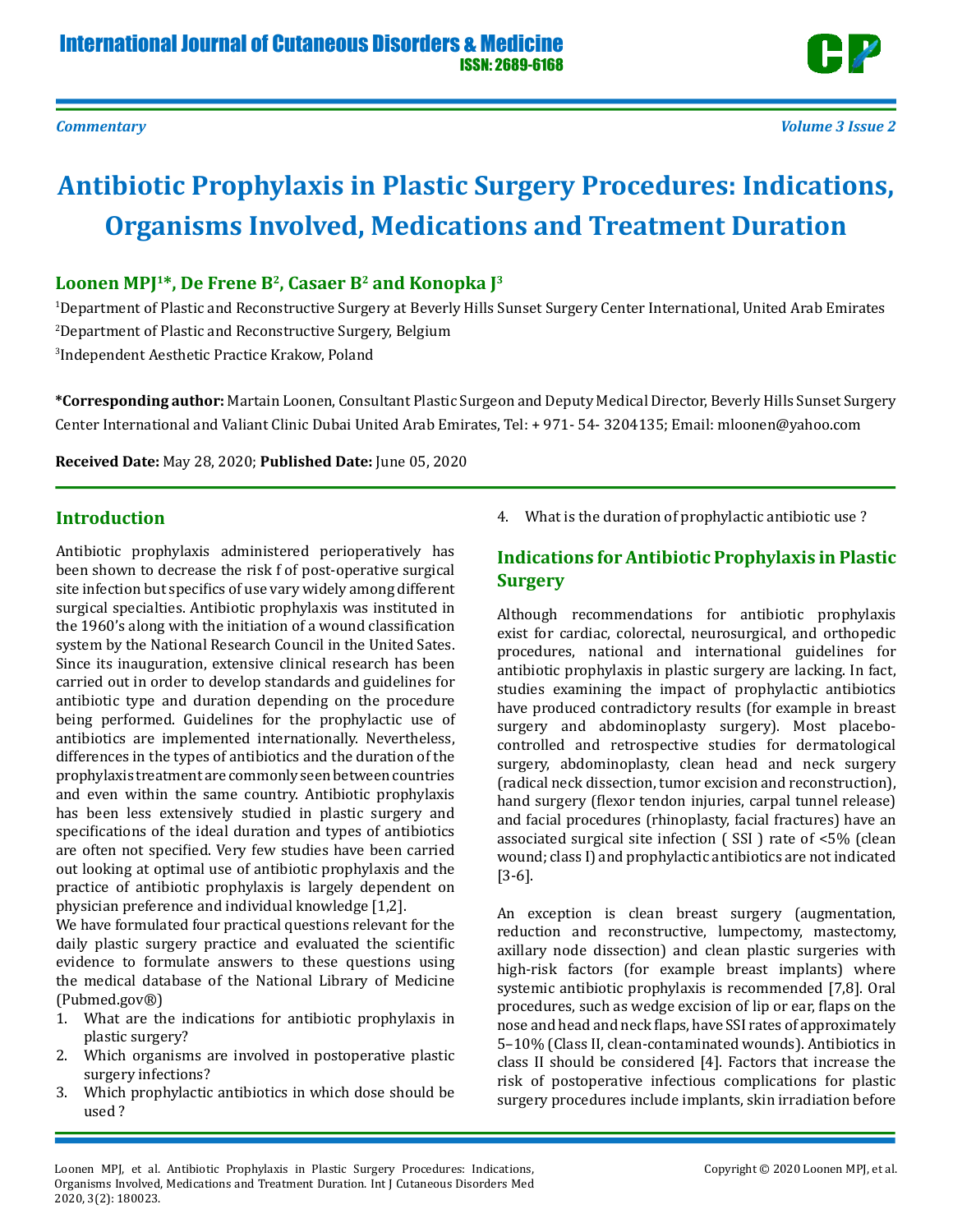the procedure, and procedures below the waist. Antibiotics have to be considered in these cases. Class III (contaminated wounds, mainly hand and head and neck surgery) and Class IV (dirty and infected wounds) should receive antibiotic treatment as antibiotics are therapeutic for these classes [5,7,8].

#### **Organisms Involved in Postoperative Plastic Surgery Infections**

The most common organisms in infections after plastic surgery procedures are *Staphylococcus aureus*, other staphylococci, and streptococci. Procedures involving macerated, moist environments (e.g., under a panniculus or axilla of an obese individual), below the waist, or in patients with diabetes are associated with a higher rate of infection with gram-negative organisms such as Pseudomonas aeruginosa, Serratia marcescens, or Enterobacteriaceae (including Escherichia coli), Klebsiella species and Proteus mirabilis [9].

## **Types of Prophylactic Antibiotics and Dose Recommendation**

There is no consensus on the appropriate antimicrobial agent to use for prophylaxis in plastic surgery procedures. Agents with good gram-positive coverage and, depending on the site of surgery, activity against common gram-negative organisms are recommended for patients undergoing clean plastic surgery procedures with risk factors or clean contaminated procedures. The ideal antibiotic for surgical prophylaxis should cause minimal toxicity or side effects, be effective against the most likely organisms that will cause an SSI but have a narrow spectrum, achieve adequate tissue concentrations at the surgical site for the duration of the procedure, and [1-4] be administered for the shortest effective period. For most patients undergoing plastic surgery procedures**,** the preferred antimicrobial agent is a firstgeneration cephalosporin such as cefazolin or ampicillinsulbactam. An intravenous dose of 1 gram cefazolin is recommended for patients up to 175 pounds (approximately 80 kg).

If the patient weighs more than 175 pounds, the dose of cefazolin may be increased to 2 grams intravenously and to 3 grams in case of more than 265 pounds (more than 120 kg). Cefazolin should be administered intravenously 15- 60 minutes before the surgery. An additional dose should be given if the surgical procedure lasts more than three to five hours or if the patient has lost a significant amount of blood (greater than or equal to 1500 mL). Patients with a beta-lactam allergy may receive clindamycin or vancomycin. Clindamycin should be administered intravenously 15-30

minutes before the surgery with a dose of 600 mg IV. Another dose of 600 mg IV should be given in case of surgeries of more than 4 hours. Due to their longer half-lives, these medications can be redosed at longer intervals if necessary (clindamycin every four to six hours; vancomycin every six to 12 hours). Vancomycin may be given for surgical prophylaxis in facilities with a high incidence of methicillin-resistant Staphylococcus aureus (MRSA) or methicillin-resistant coagulase-negative staphylococci. Guidelines recommend against the routine administration of vancomycin for antibiotic prophylaxis [10- 13].

#### **Duration of Antibiotic Treatment**

Antimicrobial prophylaxis should be limited to the shortest duration possible to prevent SSIs (even if a drain or a catheter is left in place or an implant is inserted), limit adverse events, and prevent antimicrobial resistance. The results of a metaanalysis of 32 studies in head and neck surgery, breast and body surgery and hand surgery were divided into one of four duration categories: no antibiotic prophylaxis, single-dose prophylaxis, 24-hour prophylaxis or extended course (more than 24 hours) prophylaxis. The data was then statistically analyzed for each duration group. The average percentage of surgical site infections per population for each category was as follows: 14.8% when no prophylaxis was given, 7.7% for a single dose prophylaxis , 14.1% for 24 hours prophylaxis, ,and 8.8% for an extended course of antibiotics. However, as the confidence intervals are wide and overlapping, these findings are not statistically significant. A comparison of the data for antibiotic prophylaxis demonstrates a possible decrease in post-operative incidents for the single dose prophylaxis and the extended course of antibiotics in comparison to no antibiotics and a 24-hour course of antibiotics [14].

#### **Conclusions**

There is an indication for surgical prophylaxis in clean plastic surgery procedures with high-risk factors and in cleancontaminated or contaminated procedures. A short-course administration regimen seemed to be of adequate efficacy and safety. High-quality prospective trials on larger scale are needed to further confirm these findings.

#### **References**

- 1. Tadiparthi S (2008) Prophylactic antibiotics for clean, non-implant plastic surgery: what is the evidence?. J Wound Care 17(9): 392-394.
- 2. Young B, Ng TM, Teng C, Ang B, Tai HY, et al. (2011) Nonconcordance with surgical site infection prevention guidelines and rates of surgical site infections for general surgical, neurological, and orthopedic procedures.